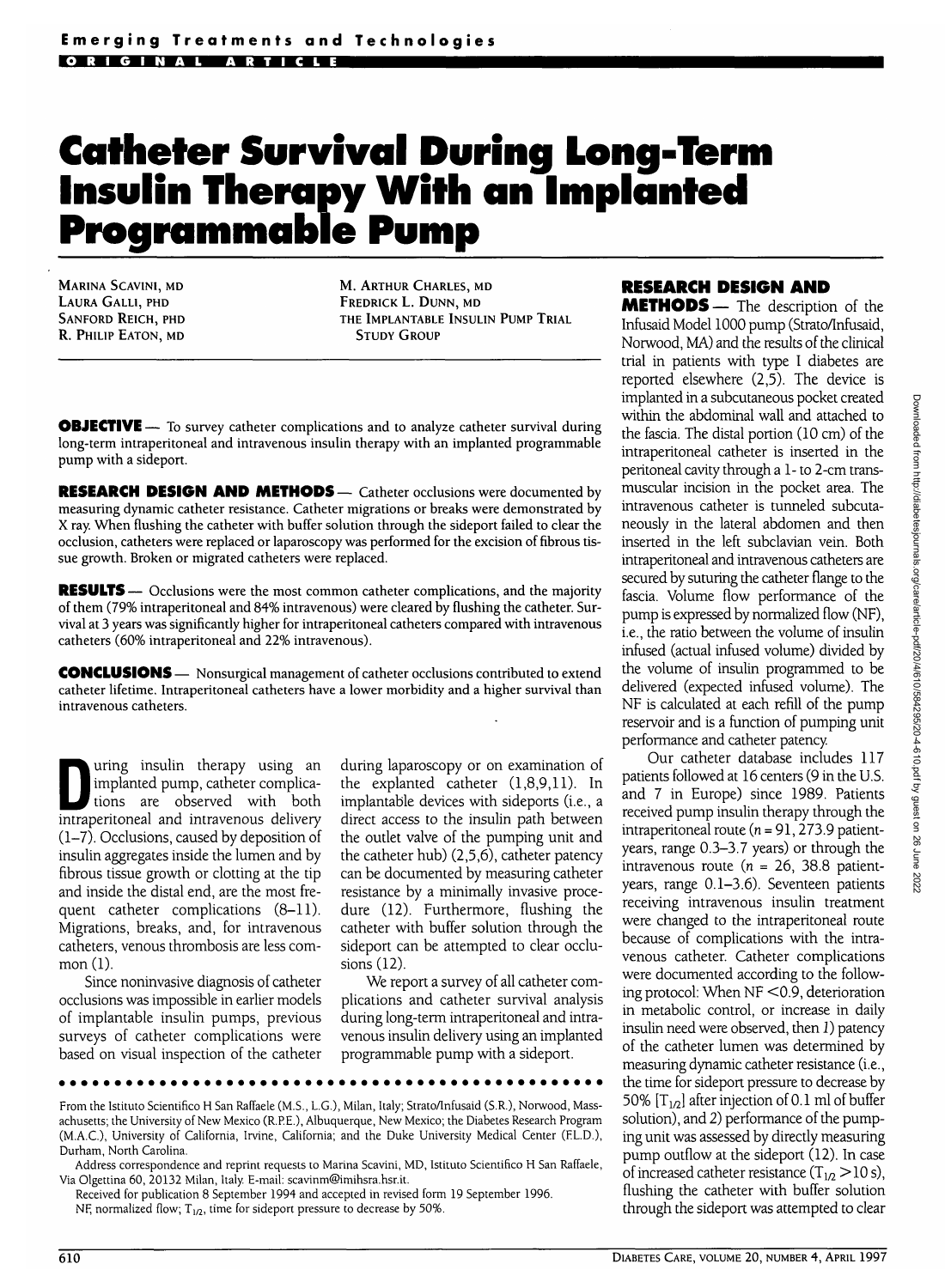**Table 1—***Catheter complications during long-term insulin pump therapy in IDDM patients*

|                                     | Intraperitoneal    | Intravenous      |
|-------------------------------------|--------------------|------------------|
| Occlusions (events/patients)        | 157/70             | 49/18            |
| Resolved by flushing (reversible)   | 124 (79)           | 41(84)           |
| Requiring surgery (irreversible)    | 33(21)             | 8(16)            |
| Time to 1st event (months/events)   | $16.1 \pm 10.3/70$ | $8.9 \pm 6.5/18$ |
| Time to 2nd event (months/events)   | $5.9 \pm 6.3/37$   | $6.0 \pm 8.2/14$ |
| Time to 3rd event (months/events)   | $6.5 \pm 7.1/24$   | $3.4 \pm 3.7/8$  |
| Time to 4th event (months/events)   | $6.5 \pm 7.1/24$   | $4.9 \pm 4.2/5$  |
| Migrations (events/patients)        | 4/4(3.7)           | 6/5(19.2)        |
| Breaks (events/patients)            | 9/9(9.9)           | 2/2(7.7)         |
| Venous thrombosis (events/patients) | NA.                | $4/3$ (11.5)     |

Data are *n*, *n* (%), or means ± SD In the intraperitoneal catheter group, seven patients had five occlusions, three patients had six occlusions, and two patients had seven occlusions. In the intravenous catheter group, three patients had five occlusions and one patient had six occlusions. NA, not applicable.

the occlusion. The finding of a patent catheter in patients with normal NF and inadequate metabolic control prompted evaluation of catheter position and integrity by X ray, with or without contrast media.

The first intraperitoneal and the first intravenous catheters implanted in a patient were considered for survival analysis, i.e., 108 intraperitoneal catheters (cumulative intraperitoneal catheter life 228.7 years, range 0.2-3.7 years) and 26 intravenous catheters (cumulative intravenous catheter life 36.0 years, range 0.1-3.6 years). Survival function was calculated according to the product-limit or Kaplan-Meier method (13), considering end-of-catheter-life events (e.g., irreversible occlusions, breakage at the catheter hub, or catheter migrations) requiring surgical intervention for management or replacement. Catheters explanted with a patent lumen because of pumping unit complications or patient choice (13 intraperitoneal and 2 intravenous) were considered to be lost to follow-up. The difference between the survival functions of intraperitoneal and intravenous catheters was tested using a nonparametric linearrank test (Mendel-Cox statistic) (14).

RESULTS— Catheter complications documented during this study are summarized in Table 1. The majority of occlusions (79% intraperitoneal and 84% intravenous) were resolved by flushing the catheter with buffer solution through the sideport. Of the 33 intraperitoneal occlusions requiring surgery, 27 occurred in the first implanted catheter and 6 in the replacement catheters, with rates of surgery of 0.12 and 0.13 events per patient-year, respectively. Eight occlusions requiring surgery occurred in

intravenous catheters (rate of surgery, 0.20 events per patient-year), and in seven cases, the intravenous catheter was replaced with an intraperitoneal catheter. Repeated occlusions occurred in both intraperitoneally and intravenously treated patients. During intraperitoneal insulin treatment, 14 patients (20% of the patients with occlusions) had four or more occlusions,

accounting for 43% of the occlusions of intraperitoneal catheters. Five patients (28% of the patients with occlusions) had four or more occlusions during intravenous insulin treatment, accounting for 49% of the intravenous occlusions. Migrations and hub breaks required surgical intervention for catheter replacement, with the exception of one migrated intravenous catheter, which was resutured in place. Four events of venous thrombosis occurred in intravenous catheters: three required removal of the catheter and one was resolved with thrombolytic therapy

Probability of catheter survival without surgery (all causes) after 1, 2, and 3 years of insulin delivery was  $89 \pm 3.1$ ,  $74 \pm 4.3$ , and 60  $\pm$  5.7% for intraperitoneal catheters (Fig. 1A) and  $68 \pm 10.1$ ,  $41 \pm 11.2$ , and 22 ± 10.2% for intravenous catheters (Fig. IB)  $(P < 0.0004$ , intraperitoneal versus intravenous). Occlusions were the primary cause of surgical intervention in both intraperitoneal and intravenous catheters, and survival of intravenous catheters was significantly shorter compared with intraperitoneal catheters  $(P < 0.007)$ . Migrations also contributed to decreased



**Figure 1**—*Survival curves of intraperitoneal (A) and intravenous* (B) *catheters during long-term insulin pump therapy in IDDM patients.*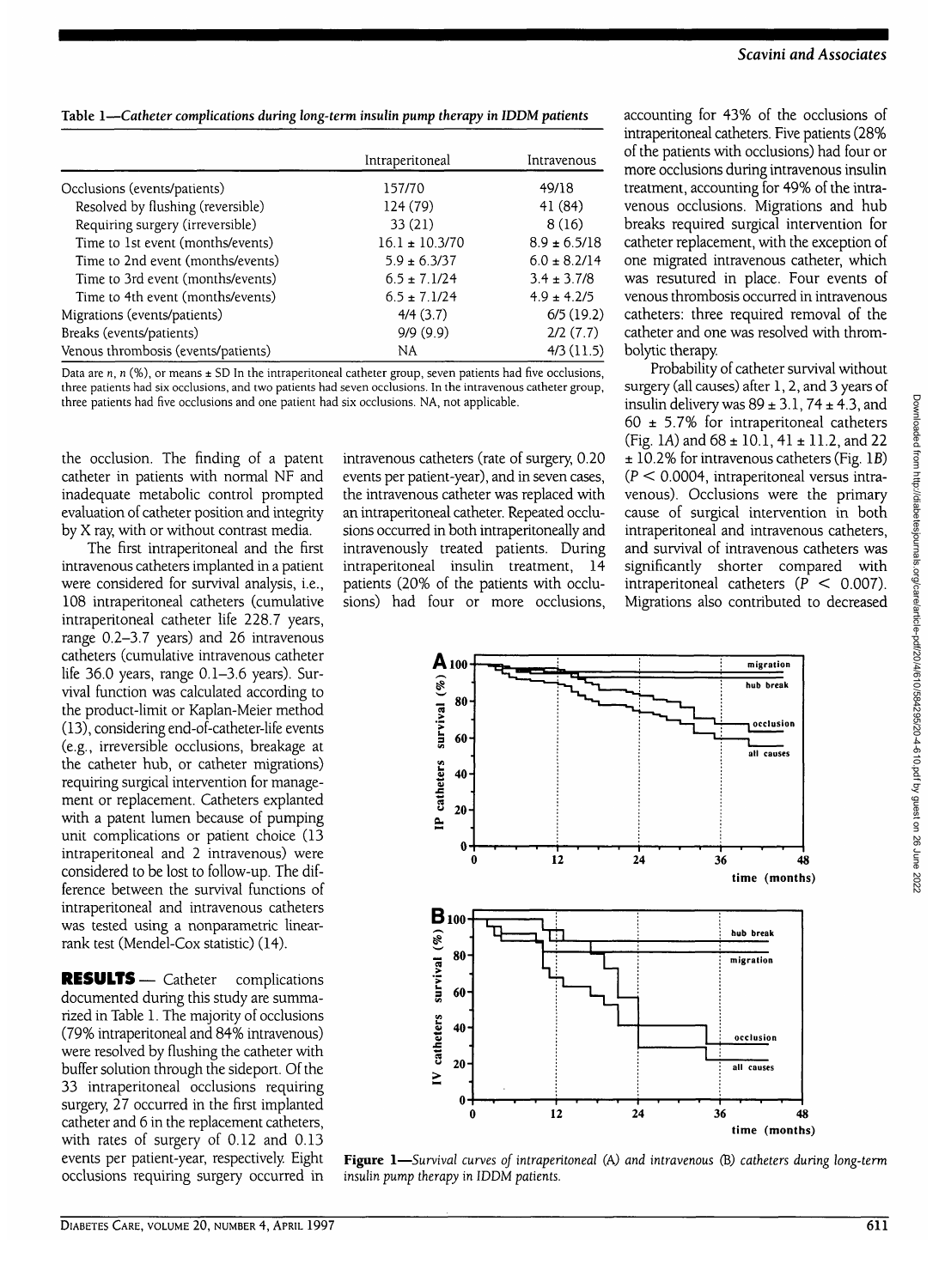survival of intravenous catheters compared with intraperitoneal catheters ( $P < 0.02$ ), while no significant difference in survival was observed because of hub breaks.

**CONCLUSIONS—** In our survey, occlusions were the most frequently documented complication in both intraperitoneal and intravenous catheters. The majority of occlusions (79% intraperitoneal and 84% intravenous) were resolved by a simple nonsurgical procedure, i.e., flushing the catheter with buffer solution injected through the sideport. Reversible catheter occlusions have never been reported before, because in implantable insulin pumps without a sideport, no diagnostic option was available and no management was possible in case of suspected catheter occlusion except surgical replacement or clearing of the tip during laparoscopy. Because in this study we attempted to clear all documented occlusions by flushing before considering surgery, we do not know the proportion of the occlusions reversed by flushing that would have evolved into occlusions requiring surgery for resolution. However, our rate of surgery for the replacement of intraperitoneal catheters is one of the lowest reported in the literature (6-9,11), and our 3-year survival of intraperitoneal catheters is twofold higher than that reported when using laparoscopy to assess catheter status in cases of suspected occlusion (11); this is possibly because in our study, catheter occlusions were cleared at an early stage by flushing.

In both intraperitoneal and intravenous catheters, repeated catheter occlusions occurred in a relatively small subset of patients (20 and 28% of the patients with intraperitoneal and intravenous occlusions, respectively), suggesting that individual patients may be predisposed to occlusions, as was observed in external pumps for intraperitoneal insulin delivery (10).

Catheter breaks at the hub were eliminated when the manufacturer improved the design of the hub connection. Migrations were an early event in catheter life and were decreased by improving the surgical technique for catheter fixation.

The present data extend our previous observation (2) that survival of catheters for insulin delivery is significantly longer for the intraperitoneal route compared with the intravenous route because of the higher rate of irreversible occlusions and migrations and the occurrence of venous thrombosis. The lower morbidity of intraperitoneal catheters accounts for the predominant choice of this route of insulin delivery for pump insulin therapy (1).

In conclusion, catheter occlusions are the most common catheter complication during pump insulin therapy. Flushing the catheter with buffer solution through the sideport contributed to extend catheter lifetime. Intravenous catheters have a shorter survival than intraperitoneal catheters because of a higher rate of occlusions, migrations, and the occurrence of venous thrombosis.

Acknowledgments— This study was supported in part by Strato/Infusaid.

We are indebted to Theresa G. Wingrove, PhD; Stephanie Duhram, RN; and Maura Sarmiento from Strato/Infusaid for their continuous assistance.

This study was presented in part at the AIDSPIT Meeting, Igls, Austria, January 1994, and published as an abstract in *Horm Metab Res* 26:76,1994.

## **APPENDIX**

### **Members of the Implantable Insulin Pump Trial Study Group**

*Istituto Scientifico H San Raffaele, Milan, Italy:* Piero Micossi, MD; Marina Scavini, MD; Michiela Torri, MD; Giovanna Petrella, MD; Gabriella Galimberti, MD; Marco Cristallo, MD; Silvia Vai, MD; G. Pozza, MD. *University of New Mexico, Albuquerque, NM:* R. Philip Eaton, MD. *University of California, Irvine, CA:* Arthur M. Charles, MD, PhD; Craig Olsen, MD; Dee Turner, NP; Carol Nolleman, RN. *Duke University Medical Center, Durham, NC:* Fredrick L. Dunn, MD; Jodi Lavin-Tompkins, RN, ANP *Hopital Hotel Dieu, Paris, France:* Jean-Louis Selam, MD; Marie-Joelle Haardt, MD; Catherine Dorange, MD. *University of Strasbourg, Strasbourg, France:* Michael Pinget, MD; Nathalie Jeandidier, MD; Francoise Ortega, MD; Sophie Boivin, MD. *Massachusetts General Hospital, Boston, MA:* David Nathan, MD; Mary Larkin, RN; Charles McKitrick, RN. *San Antonio Regional Medical Center, San Antonio,* IX: Sherwyn Schwarz, MD; Jerome Fisher, MD; Steven Kipnes, MD; Barbara Walz. *Hopital Timone, Marseille, France:* Philippe Vague, MD. *East Ridge Hospital, Chattanooga, TN:* Michael L. Reeves, MD; Mary Goudner, RN, CDE; Gail P Thomson, MPN. *Hopital Lapeyronie, Montpellier, France:* C. Jaffiol, MD; Eric Renard, MD; Dominique Lauton, MD; Dominique Jacques-Apostol, MD; Jacques Bringer, MD. *Hopital Rangueil, Toulose, France:* Jean Pierre Tauber, MD;

Helen Hanaire-Broutin, MD. *Aurora Regional Medical Center, Aurora, CO:* Robert Rees-Jones, MD; Sandra Adolff, RN. Humana Lexington, Lexington, KY: Harold A. Bays, MD; Michael Pfeifer, MD. *Diabetes Health Center, Salt Lake City, UT:* Dana Clarke, MD. *Vienna-Lainz Hospital, Vienna, Austria:* Karl Irsigler, MD; Christian Feinboch, MD; Reinhold Hutter, MD; Herbert Mendel, MD; Josef Diglas, MD.

### **References**

- 1. Knatterud GL, Fisher M: Update from the International Study Group on Implantable Insulin Delivery Devices Registry. Rev *BiotechnolMed* 13:160-164,1991
- 2. Selam JL, Micossi P, Dunn FL, Nathan DM, the Implantable Insulin Pump Trial Study Group: Clinical trial of programmable implantable insulin pump for type I diabetes. *Diabetes Care* 15:877-885,1992
- 3. Broussolle C, Jeandidier N, Hanaire-Broutin H, the EVADIAC Study Group: French multicentre experience of implantable insulin pumps. *Lancet* 343:514-515, 1994
- 4. Olsen CL, Liu G, Iravani M, Nguyen S, Khourdadjian K, Turner DS, Waxman K, Selam JL, Charles MA: Long-term safety and efficacy of programmable implantable insulin delivery systems. *Int J Artif Organs* 16:847-854, 1993
- 5. Dunn FL, Nathan DM, Scavini M, Selam J-L, Wingrove TG, the Implantable Insulin Pump Trial Study Group: Long-term therapy of IDDM with an implantable insulin pump. *Diabetes Care* 20:59-63,1997
- 6. The Point Study II Group: Multicentre trial of a programmable implantable insulin pump in type I diabetes. *Int J Artif Organs* 18:322-325,1995
- 7. Hanaire-Broutin H, Broussolle C, Jeandidier N, Renard E, Guerci B, Haardt MJ, Lassmann-Vague V, the EVADIAC Study Group: Feasibility of intraperitoneal insulin therapy with programmable implantable pumps in IDDM. *Diabetes Care* 18:388- 392,1995
- 8. Saudek CD, Selam JL, Pitt HA, Waxman K, Rubio M, Jeandidier NJ, Turner D, Fischell RE, Charles MA: A preliminary trial of the programmable implantable medication system for insulin delivery. *N Engl J Med* 321:574-579, 1989
- 9. Point Study Group: One-year trial of a remote-controlled implantable insulin infusion system in type I diabetic patients. *Lancet* ii:866-869, 1988
- 10. Bousquet-Rouaud R, Castex F, Costalat G, Bastide M, Hedon B, Bouanani M, Jouvert S, Mirouze J: Factors involved in catheter obstruction during long-term peritoneal insulin infusion. *Diabetes Care* 16:801-805, 1993